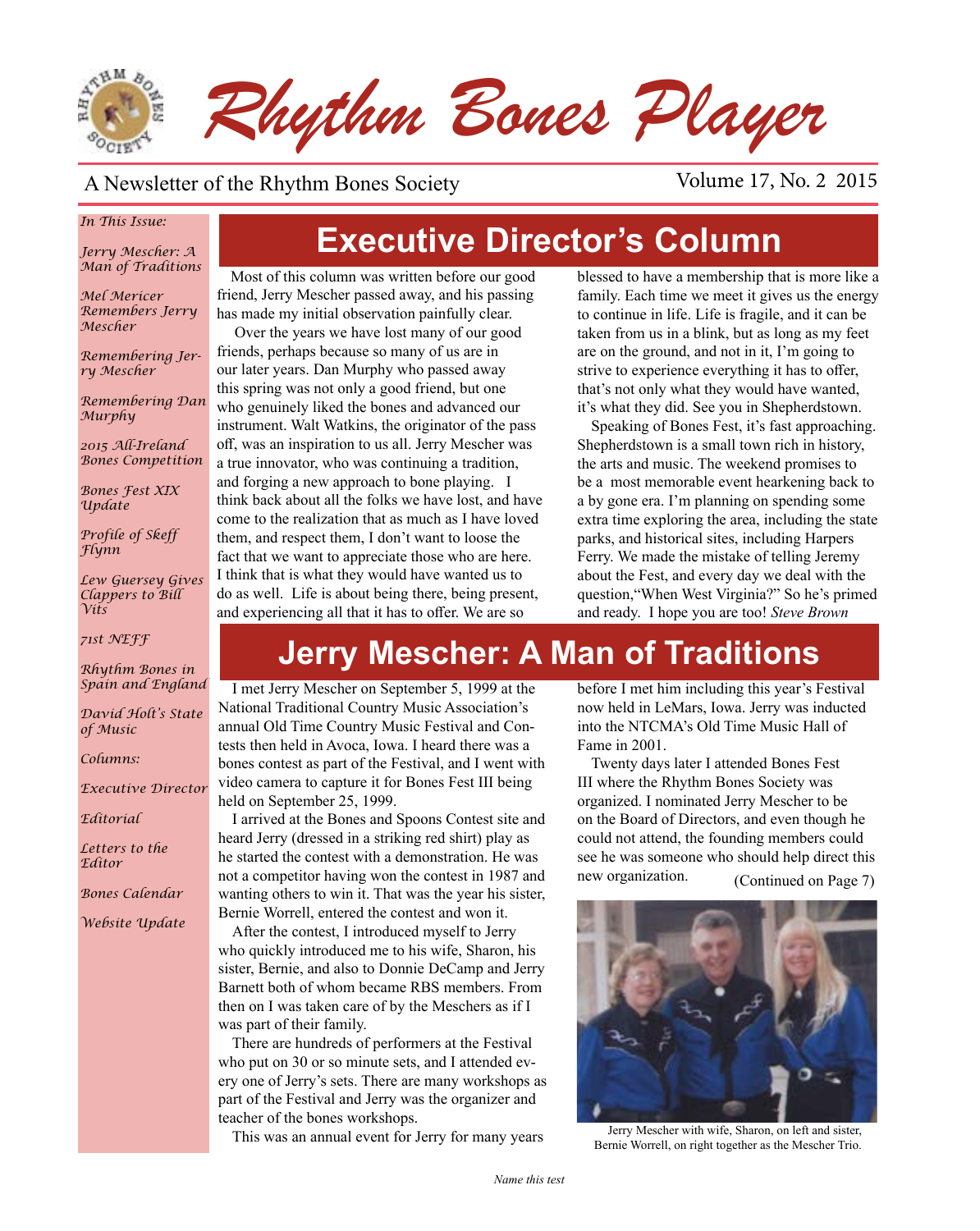#### **Editorial**

This newsletter looked quite different a few days ago before the news of Jerry Mescher's passing came in. As time goes by I am having more trouble finding stories, but the flood of remembrances in a very short time has filled the newsletter. I wrote the Page 1 story.

Two time winner, Steve Brown, reports on this year's All Ireland Bones Competition, and please note that he contributed two more stories to this issue of the newsletter. As mentioned above, it is more difficult to find interesting articles and I again issue this plea for stories about rhythm bones history, your rhythm bones stories, calendar events and the like. It will be a great help.

As I prepare for Bones Fest XIX by practicing rhythm bones rudiments, I am anticipating what host Skeff Flynn has in store for us. And after reading Steve Brown's Editorial on Page 1, I too may spend an extra day or two visiting the sites around Shepherdstown. I look forward to see you all there.

#### **Letters to the Editor**

I am so sorry! So sad for our Bones Society. Losing far too many. My heart hurts for Sharon and Bernie.

I appreciate the kind thoughts and wonderful words about Walt, especially to Steve Brown, Mitch, Sharon, Ernie, Donnie DeCamp and especially to Steve Wixson for his kindness and all the work he does for rhythm bones. If anyone wants to contact me, please use my or e-mail or phone number; jhwatkins100@ att.net, 817-496-8098, *Joy Watkins*

 I am still learning to play, and I am using the book and videos from your web site. I know Bob Bolton [an RBS friend from Australia]. I have seen some of his sets of wooden bones, but I have not heard him play. I don't know any active players in Australia, but Dom Flemons played the bones and other instruments at the Illawarra Folk Festival here last January. He inspired me to get interested.

I don't know of anyone selling rhythm bones in Australia. I bought mine from Lark in the Morning in the US.

Cheers. *Bob Vickery*

### **Remembering Jerry Mescher**

I met Jerry Mescher at the first RBS Board Meeting at Bones Fest IV. I remember his reserved, and gentle approach to the discussion, and real genuineness when speaking with him. It wasn't until the next day that I saw him play for the first time, and in contrast it was electrifying. It reminded me of the first time I had seen the bones played, and left me with the question that many people ask them selves after seeing the bones, "how is he doing that?"

Over the years I am proud to have counted Jerry as a good friend, really more like a brother, transcending even the bones, although his bone playing was magical. Some fond memories I have: spending the week end with he, Sharon, Bernie, Steve Wixson. and. Yirdy Machar playing rhythm bones at the Avoca Old Time Music Festival and Contests in 2002, staying up till 2am watching he and Bernie play *I love banana's because they have no bones*, Jerry performing *Maple Leaf Rag* at Bones Fest V with the most amazing intricacies, having dinner last summer with he and Sharon, Mary Lee and Frank Sweet on the Wednesday of Bones Fest in Grand Rapids, and his cordial hello with a big hug which just made you feel special. Jerry the bones player was in a class by himself; Jerry the person was truly genuine. I will miss them both. *Steve Brown*

If there is one person that I looked up to most as dedicated to the art of playing bones it was Jerry. But even more Jerry was a kind, loving, giving person. Was that thunder! or did I hear bones rattling? *Mitch and Annette Boss*

I'm so sad right now. I'm holding my favorite bones I got from Jerry. What a wonderful family and legacy...*Bill Vits*

That is very sad news indeed. He was a skilled bones player and I always enjoyed seeing the carefully choreographed performances he did with Bernie and, more recently, with Sharon as well. He was also an interesting man to chat with on all sort of subjects. I'm sure he was at every Bones Fest that I've been able to attnd. I will miss him. *Michael Ballard*

#### *Rhythm Bones Player*

Rhythm Bones Society Volume 17, No 2 Second Quarter 2015 ISSN: 1545-1380

Editor Steve Wixson wixson@epbfi.com

Executive Director Stephen Brown bones@crystal-mtn.com

Web Site Coordinator Steve Wixson webmaster@rhythmbones.com

Board of Directors Steve Brown, Executive Director Skeffington Flynn Sharon Mescher Tim Reilly Bill Vits, Assistant Director Steve Wixson, Secretary/Treasurer Kenny Wolin

 The Rhythm Bones Player is published quarterly by the Rhythm Bones Society. Nonmember subscriptions are \$10 for one year; RBS members receive the Player as part of their dues.

 The Rhythm Bones Players welcomes letters to the Editor and article on any aspect of bones playing. All material submitted for consideration is subject to editing and condensation.

Rhythm Bones Central web site: rhythmbones.org

As a 'newbie' to the RBS I did not know of Jerry until attending last summer's Bones Fest. Unfortunately I did not get to meet him there (actually I found myself too shy in the presence of who I quickly perceived to be a living legend). I regret that now. I recently read the PhD thesis about him and his family which I found fascinating and I vowed to try to connect with him at this year's Bones Fest. I have been trying to follow the music notations for some of his pieces that were included in the thesis. It was therefore a sad shock to hear of his sudden passing. *Jay Thomson*

Continued on Page 5

#### **Bones Calendar**

**Bones Fest XVIII.** August 6-9, 2015, Shepherdstown, WV, Skeff Flynn, Host.

**NTCMA Bones Contest.** August 31 - September 6, 2015, LeMars, IA. Bones Contest will be on Sunday. Expect some sort of remembrance for Jerry Mescher.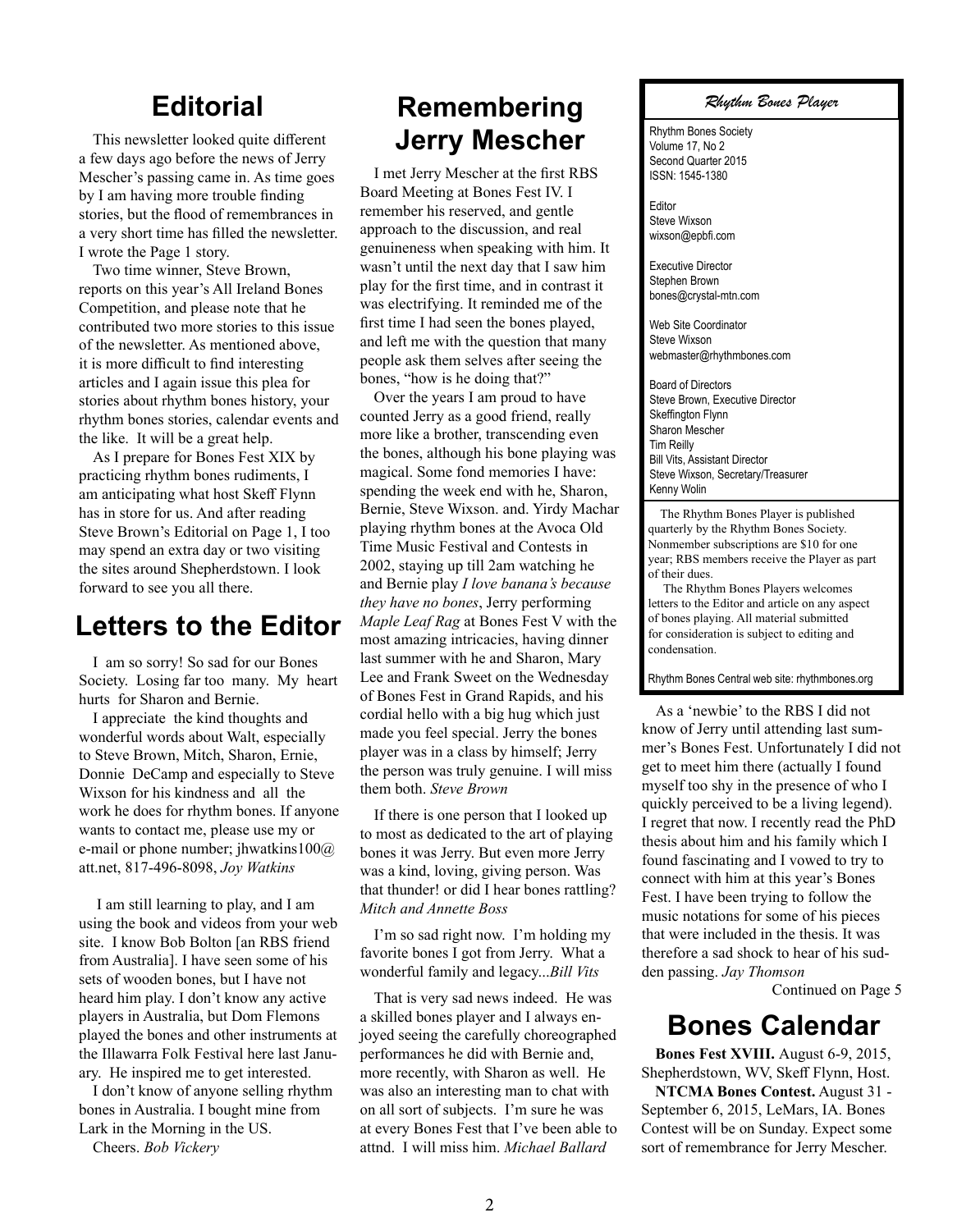#### **Mel Mercier Remembers Jerry Mescher**

I first saw Jerry Mescher play the bones at Bones Fest IV in Chattanooga, on September 23rd, 2000. When he stepped onto the stage and began to play I was mesmerized! The precision of his playing combined with the panache of his performance was thrilling and intoxicating.

As part of his presentation that day, Jerry spoke, with some intensity and emotion, about his father, Albert, and his sister, Bernie. I had the opportunity to ask him more about Albert, Bernie and his story when I interviewed him the following day; sitting face to face with him, we began a conversation that would continue for many years, forming the basis for our growing friendship and the narrative of my PhD about him, and Bernie, Albert and the Mescher Bones Tradition. My final conversation with him took place over the phone last week, just days before he passed away.

I had the privilege of spending time with Jerry at Bones Fests, at his home in Halbur, Iowa, and in Ireland. The process of researching and writing the PhD meant that I spent short, intense periods of time with him, followed by years thinking about him and his life: about his German-American heritage and, especially, the formative relationship with his father, Albert; about the ups and downs of lives lived, and livelihoods earned, by generations of Meschers on the family farm; about the growth of Jerry, the musician, alongside his father in the family parlour; and about his and Bernie's reinvention of Albert and Jerry's duetting practice.

From the moment I sat down to talk with him that first time in Chattanooga, to the final conversation I had with him last week, Jerry opened himself up to me with unbounded generosity. I think Jerry was compelled to tell his story, and I was blessed that he chose to share it with me. While I was first, and instantaneously, drawn to him by his exceptional musicianship, my fascination quickly developed beyond the purely musical dimensions of his life, to encompass the broader persona and biography.

Our conversations and time together

inscribed in me a deep sense of him, and I carry many rich and potent images of his life: carving his first set of bones from the wood of peach crates; playing along to polka music on the radio as boy, in the kitchen under the watchful eye of his mother; duetting with Sharon in the sitting room of our home, here in West Waterford; flying himself over the family farm in Halbur to check the alignment of the new barn; standing on the stage at Bones Fest IV, as we watch with him the video of his youthful self playing with his father on the Ted Mack Amateur Hour; the charged atmosphere, sharp intake of breath and release of sheer joy in the room when he launched into his scintillating rendition of Maple Leaf Rag; and the sight and sound, moments later, of brother and sister, their bodies and hands synchronized, in their wonderful moving ritual remembrance of their father, Albert Mescher.

I met Jerry at a critical point in my life and he gave me the gift of his story. He introduced me to his wife, Sharon and his sister, Bernie, and her husband, Tom, all of whom welcomed me and my family into their lives with great warmth and love. Like Jerry, and so many others in our community of bones players, I learned to play the bones from my father, and guided and gentle encouraged by him I have enjoyed a life in music. Exploring Jerry's biography, gave me insight into my own, and I am also deeply grateful to him for that.

An elegant, musical, generous and hard-working man, Jerry loved to share his gifts and his story with all those he encountered throughout his life. In Ireland we often use the phrase Ní Bheith a Leithéid Arís Ann (We shall never see his like again) when someone dies, and this is certainly true of Jerry. Another saying that is often used to end an epitaph is Ar dheis Dé go raibh a anam dilís (May his dear soul be at the right hand of God), which conjures up a comforting image of Jerry in the Heavens. However, given the man he was, it is also tempting to imagine Jerry, reunited with his father, entertaining the souls of the departed, reminding themselves and their celestial audience of the earthly pleasures of embodied music making, and carrying on the Mescher Bones Tradition across Eternity. *Mel Mercier*

## **Bones Fest XIX Update**

Bones Fest XIX is just around the corner, and included in this newsletter is a registration form. Note that you can register online on our website.

In addition to the program listed in the enclosed Registration Form, there will time to remember both Jerry Mescher and Walt Watkins who passed away a short time back.

For a preview of our host, Skeff Flynn, read his profile on Page 5.

The special Fest room rate is guaranteed on the block they held for us until the 6th of July. They will honor that rate afterwards as long as there are rooms available - it's just not guaranteed, first come first serve instead.

# **Bones Fest XIX** August 6-9, 2015 Shepherdstown, WV Skeff Flynn, Host Registration Form in the newsletter.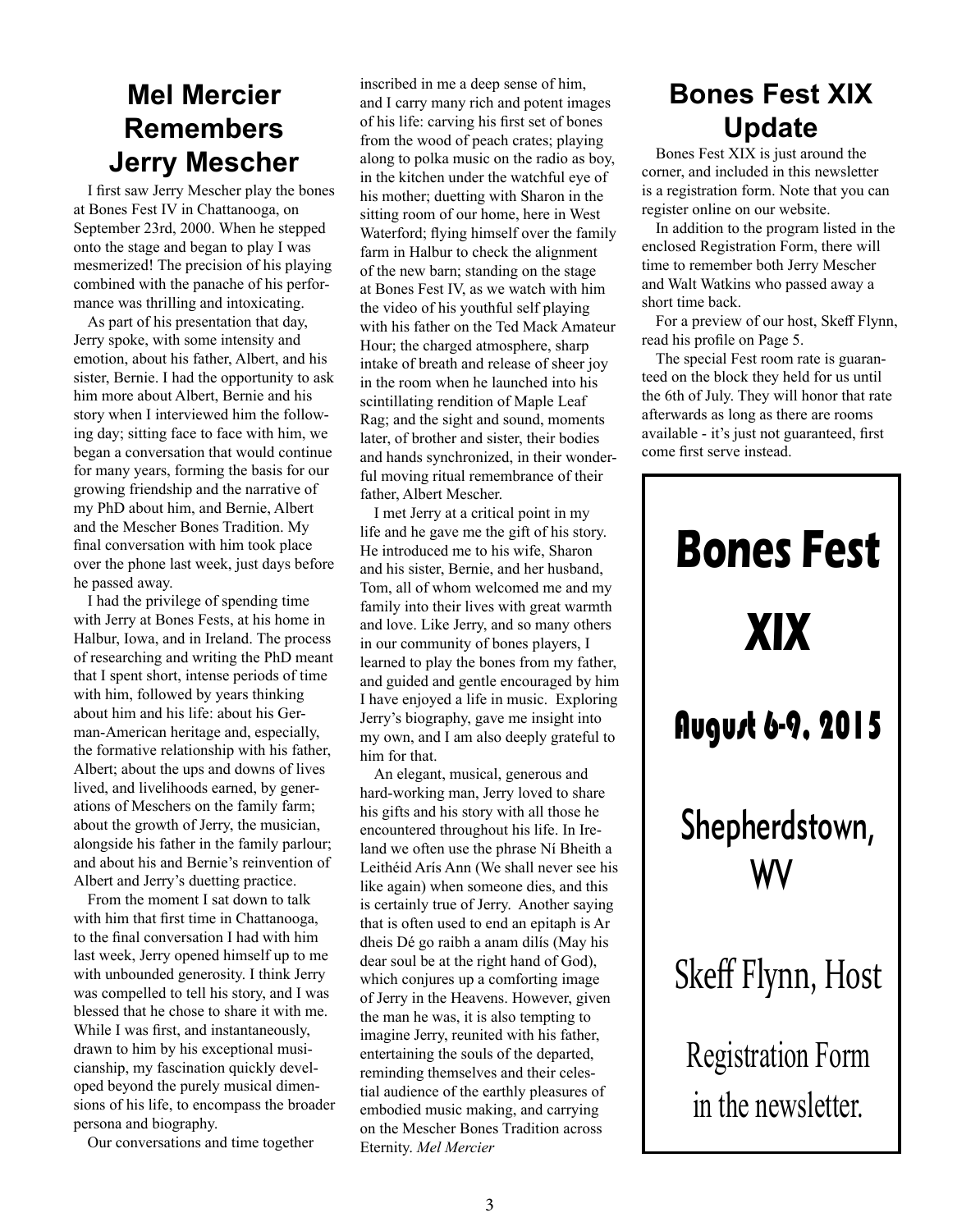

The late Dan Muphy

#### **Remembering Dan Murphy**

The first time I actually saw Dan was on a video tape the RBS had purchased showing the 2002 and 2000 All Ireland Bone Playing Championships. He had received a letter from Evertt Cowett applauding the Championship and Dan's efforts to promote and continue the championship, and was reading it into a microphone from the stage at the competition.

When he got to the last line of Everett's letter, "may your bones be with you", he stopped and said, "I'd be in real trouble with out them!"

Dan Murphy, musician, businessman, festival organizer, and all around great human being, passed away April 10, 2015. He was the force behind instituting the All Ireland Bone Playing Championship as inspired by his friend, and Master bone player Sport Murphy. For many years Dan ran the Failte Bar in Abbeyfeale, and was responsible for bringing to the town many of Ireland's finest musicians. In 1994 he, along with his wife and a committee of very enthusiastic folks, started the "Fleadh By the Feale" in Abbeyfeale, a traditional music festival which included concerts, a busking competition for kids, set dancing, and classes in various instruments. In

trying to distinguish the festival from other festivals in Ireland, the idea of sponsoring the All Ireland Bone Playing Championship came to him. the local community was wildly enthusiastic, and the competition grew each year. Many of the local bone players competed, while his son, Donal Murphy, a noted accordion player, provided the accompaniment. The Fleadh is in it's 21st year this year, and the Bone playing Championship has been a part of it for many years.

Dan played the accordion, and told me once he had briefly been a student of the famous Kerry Fiddler Padraig O'Keefe. He also told me once that he was the only member of his family who had not won an All Ireland Championship. He tells a very funny story of playing the accordion for a police man to get out of getting a ticket. He had ambitions, at one time, of hosting the World Bone Playing Championship, much like the World Bodhran Championship held in Milltown, County Kerry. Unfortunately he became ill before that

could be realized. Dan did a lot for traditional Irish music, and for bone playing its self. Attendance at his funeral on April 12 reached 7000. I will cherish the time I spent with Dan, and his family in Abbeyfeale. He was not only a friend of the bones, but a true friend to me. RIP Dan Murphy! *Steve Brown*

#### **Lew Guernsey Gives Clappers To Bill Vits**

Below is an email received from Lew Guernsey.

"I know the bones that I give to Bill (see photograph on Page 8) are old as the man who give them to me was older then me and that was 15 or 20 years ago. He said his dad had them and he wanted me to have them. Now I want Bill to have

them so they stay in the bones club with some one that likes them. Yours, *Lew Guernsey"*

It turns out that there is some history about these rhythm bones, and Beth Lenz included some catalog excerpts showing them.

Old catalogs, such as Sears, Roebuck & Co, circa, 1900, show them advertised as: "No. 7794. Clappers. made of Walnut with patent steel spring and lead clappers. Per set of two...\$0.02"

Then from the Witmark Amateur Minstrel Guide and Burnt Cork Encyclopedia; "Clappers. Patent. Flat Walnut with 2 Flappers. Especially recommended for boys and ladies. Price per pair, 15 cents postpaid." This version appeared to have one piece of wood with steel springs and lead clappers on both sides.

Advertisement for bones and bones clappers from Denison's Minstrel and Song Catalog, late 1920s-early 1930s. "Made of maple and steel band and double clapper. Fine for female minstrels. The amateur who finds the regular bones difficult to manipulate will have no trouble with these clappers as they are practically automatic in action. For this reason they are ideal for children use and for all amateurs, black face comedians, etc. Price, each, 20 cents; per dozen, \$1.25" They were advertised in the Montgomery Ward catalog from 1898-99 for 12 cents.

The word 'patent' sent me to our website to read Joe Birl's history of his patented rhythm bones, however, this patent was not mentioned and I could not find the patent for these specialty bones. If you find something, let me know and I will update the story.

Bill Vits said, "I remember I had something similar in my noisemaker collection and dug it out today (see photograph on Page 8). Looks like it was from the same era/catalog and is the same length and lead/spring steel construction. It says J. A. Wheelers(?) PAT APL'D FOR. You can get a sloppy triplet going with it, but that's about it. The single ones Lew gave me can get a loud clack in each hand and make a racket. Maybe we could ask our membership if they have other bones related novelties?"

Members if you have any such items let me know and they will be included in a future newsletter. *Steve Wixson*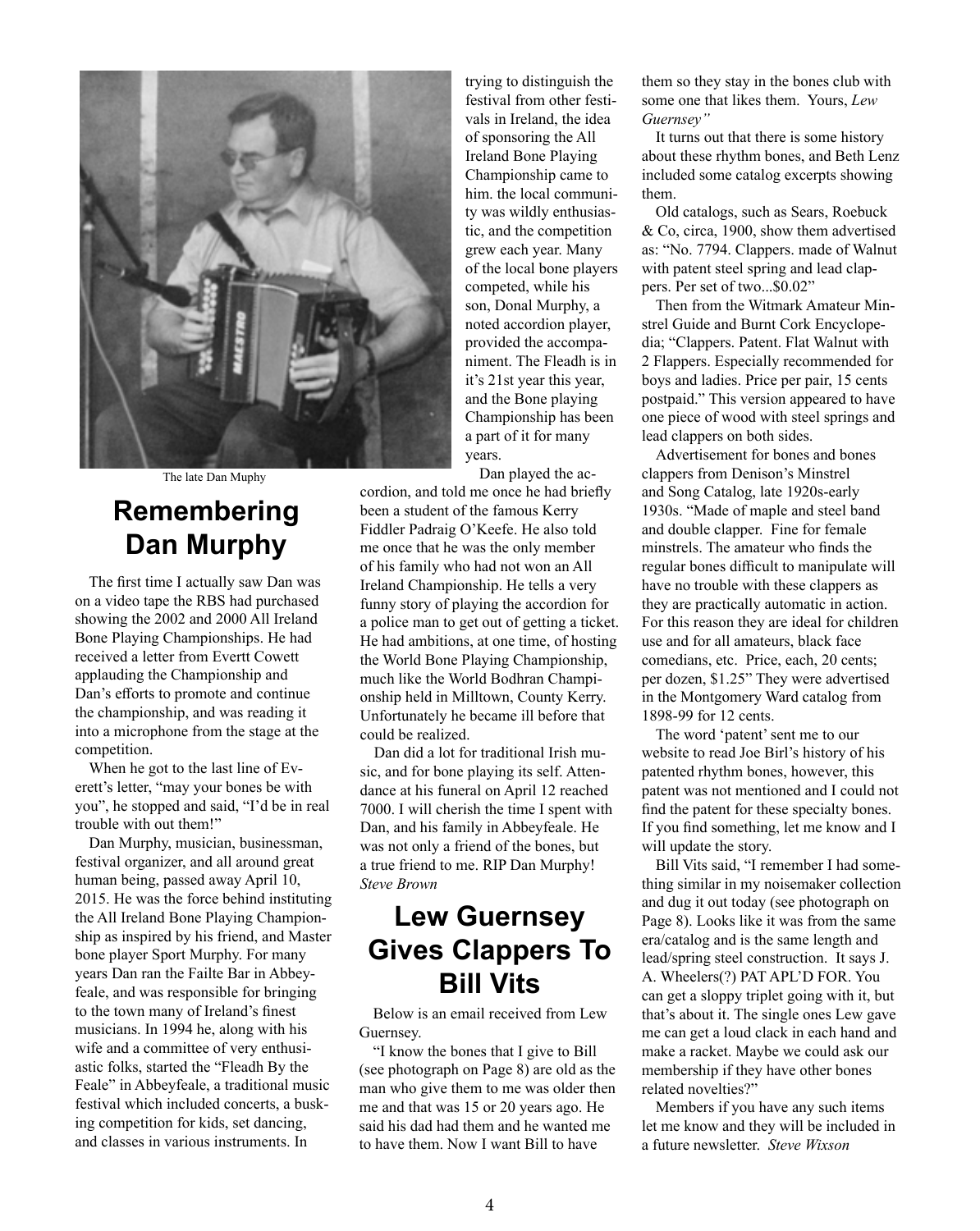## **71st NEFF**

The 71st New England Folk Festival was held over the April weekend of the 24th through the 26th in Mansfield Mass, and yes the bones were well represented. Each year I sign up for a workshop to teach the bones, and invite several, mostly local, RBS members to assist me. In the past I've had John "Mr.Bones of Boston", Percy Danforth, Russ Myers, Everett Cowett, Martha Cowett to name a few. This year was no exception as Mr. Skeffington Flynn drove all the way from West Virginia to teach at the festival, and help me in my bones booth in the craft room. Fortunately for us we were assisted by Jonothan Danforth, and good friend Ken Sweeney, accomplished harmonica, banjo, concertina, and of course bones player.

What workshop at NEFF would be complete with out my son Jeremy Brown gladly clacking away for anyone to hear, and he was in fine form. Somewhere around 50 enthusiastic attendee's arrived promptly for the workshop, and were quickly inaugurated into the basics of the bones. Each of us went into the crowd after a brief explanation of the next element, spending a few minutes of undivided attention with the person before going on to the next. Each of us demonstrated our own personal style toward the end, before ending in a pass off dedicated to our departed friend, Walt Watkins.

Of course that did not complete the bone playing activities as we jammed through out the week end. Woody Pringle and Marek Bennett showed up Saturday evening, and we engaged in some civil war music before their performance. Bob Bloom cordially invited Skeff and I on stage during his tribute to Baba Tunji Olatunji, and the bones were gleefully played to African Music. Jeremy went to a Beatles sing along where he played the bones to every song. We met new friends, like Jerry Freeman of Whistle Tweaking fame, and many old friends. Close to one hundred RBS brochures and flyers for Bones Fest XIX were handed out with many new players making plans to travel off to West Virginia. Thanks to everyone who came, but especialy Skeff Flynn who traveled the furthest! *Steve Brown*

#### **More Remembrances**

We met Jerry Mescher in 2002 at the Greensboro, NC Bones Fest sponsored by the Cowett Clan. It was our first Bones Fest and we were overwhelmed at the different styles of playing bones. But Jerry Mescher stood out from the rest. He played with his sister, Bernie, and the two were mesmerizing as they performed a duet with perfectly synchronized movements and sounds. They wore beautiful matching western performance shirts with embroidered patterns. They smiled, they moved as one and they dazzled us with their precision and skill and color coordinated outfits. Then Jerry's wife Sharon joined the act and the magic continued as a trio! Jerry demonstrated the importance of practice and perfection. He loved performing and encouraged others by always being available to coach and teach.

But Jerry's greatest gift was making everyone feel welcomed and valued. He never failed to greet us and always had positive things to say about our performances and our "performance" clothing. Thank you Jerry Mescher for many years of friendship. We will miss you, but we will never forget you! *Frank & Mary Lee Sweet*

#### **Profile of Skeffington Flynn**

I have always loved music and rhythm in particular. I played a few instruments not very seriously as a child before picking up the electric bass in high school. That lead me to pursue music in college and after taking the scenic route through my educational career I eventually earned a B.S. In Music from Towson University, just outside of Baltimore. After graduating I spent a few years in Baltimore teaching private lessons, playing in bands and working various odd jobs. About 10 years ago I moved away from pursuing music as my primary source of employment and have been working for a software company ever since.

When I moved to West Virginia in 2008 I befriended a family of spoons players. At the time there were four generations of spoons players under

one roof. They took me under their wing and we had a good time playing and singing at local establishments that offered karaoke. In the spring of 2009 they were asked to put on a performance at a local elementary school. Given my background in music they asked if I could talk to the kids. Of course I agreed and offered to give not only a quick lesson in playing but also a brief history lesson as well. In researching the history of spoon playing I stumbled across the rhythm bones and started watching videos of players on Youtube. I was instantly hooked. I ordered my first set of bones that night and have been playing ever since.

Last year I was asked to present at the Antietam Early Banjo Gathering as well as at Bones Fest XVIII. During the process of putting together my presentations I was able to flesh out an idea that had been on my mind. It seems to me that a small group of bones players in the 1900's did so much to preserve the instrument. Frankly I wonder if I would know about the bones at all if not for a

handful of players that were what I call "Bones Ambassadors". The bones have brought a great deal of joy into my life and I feel that I in turn need to em-



brace the role of a self appointed Bones Ambassador to help bring the bones to others. My service on the board of the Rhythm Bones Society is a big part of that. Here's to a wonderful Bonesfest

## **David Holt's State of Music**

David Holt's State of Music PBS series premiered on January 29, 2015. The premiere show included Rhiannan Giddens on banjo and David playing rhythm bones on a couple of songs. A still from the video is shown on Page 8. You can view that show at http://video. unctv.org/video/2365405328.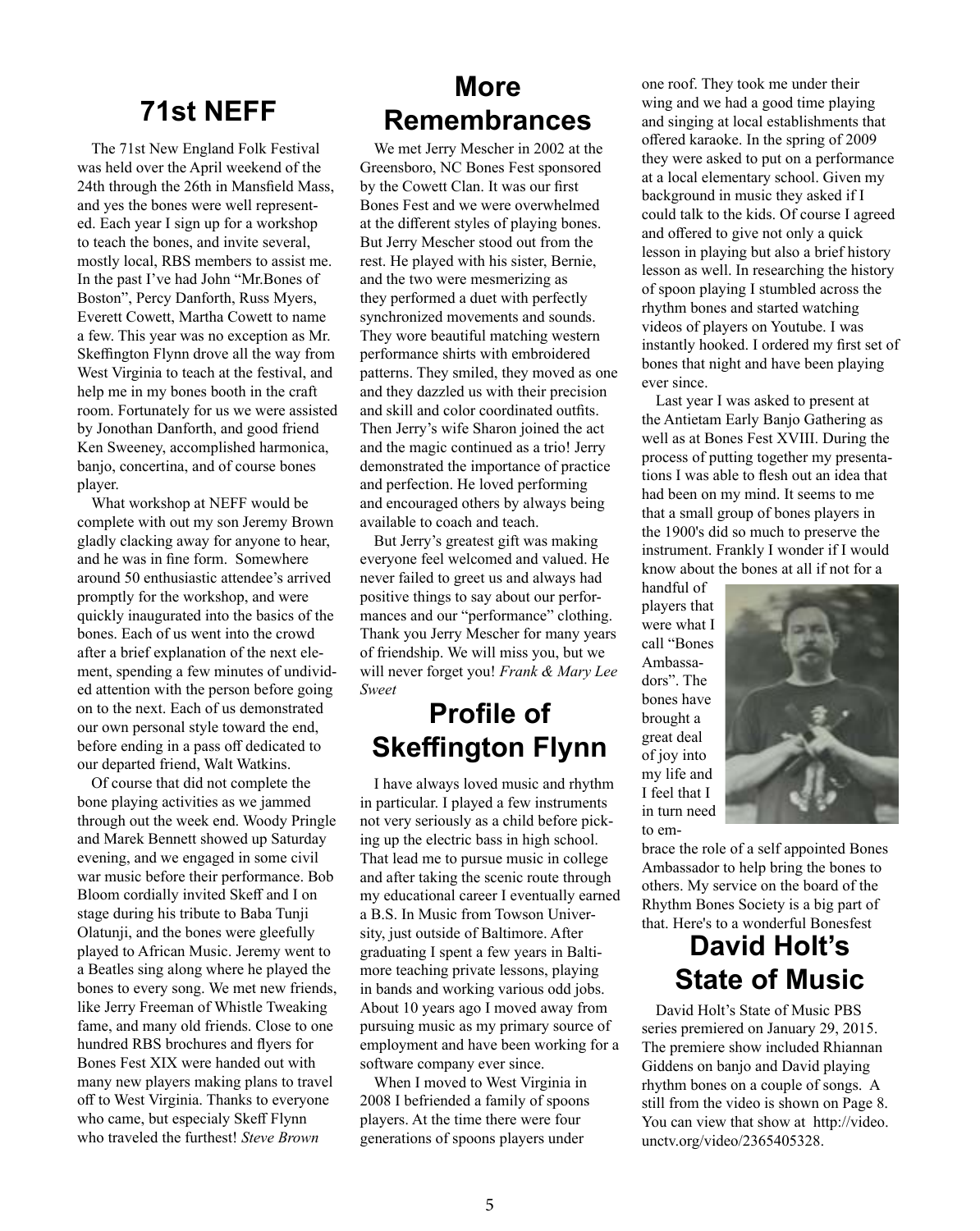#### **Rhythm Bones in Spain and England**

The mention or sight of the bones in Madrid, Spain causes laughter, curiosity or even misunderstanding amongst modern Spaniards. Upon seeing me play they invariably cry ´´la castanuelas , la castanuelas! " and then make jokes about me being one or other of the great FEMALE flamenco stars of the distant Madrileño past. A quick demonstration satisfies the curious that my bones are indeed bones and not castanets, but my enquiries as to finding a living bones tradition on the streets or in the countryside quickly flounder. In what is a very traditional capital city, oddly I have yet to see a single bones player on the street and indeed, in all my years of being here, I have only seen ONE street castanets player, in Madrid´s famous Rastro market. Personal enquiries yield little information either, with most people in their fifties and sixties greeting my questions about the bones with a shrug.

It was only when my Spanish girlfriend, Irene, mentioned my clacking activities to her Grandmother, Teresa, a lovely old lady of eighty - five years, that any light at all was shed on the matter. Abuela Teresa, who was born in the San Blas area, East of Madrid, clearly remembered seeing somebody playing the bones and NOT the castanets when she was young. Although it is difficult to make generalisations on such meagre evidence, we might assume that this sighting would have been in the 1930s or 40s. Given that the Spaniards in their fifties and sixties to whom I have spoken can say nothing about the bones, perhaps we can assume that they fell out of popular use in the modern Spain of the 1950´s and 60´s?

My native England seems to be a happier place for bones playing. Here I made two bones connections in as many days! While on my annual vacation back home in early September of this year , I spent a week in Birmingham with my cousin, Nick Ward, who is a professional vintage jazz percussionist. While depping for an ill Mr. Peter Eddowes, the resident drummer with the fantastic *Six In a Bar Jazz Band,* my cousin was told that Peter plays the bones as a novelty item as part

of the band´s act. Upon my return to Spain I obtained Mr. Eddowes contact details, and he very kindly granted me a telephone interview.

Peter has played the bones since he was a child and started out with bacon rib bones! He says that these cut his hands. Peter then changed to a set of purchased bones in the 1950s or 60s; his Mother thought that these might be ivory, but he now believes them to be polished bone. They are certainly a prized possession and he worries about losing them. As a back up set he has improvised a set made from the tool bookmakers use to cut paper, although Peter says these don´t make quite the same sound as his main set, which have a high treble sound. Peter plays in a two handed, syncopated style and does a duet with a flageolet player.

My other close encounter of the bones kind came quickly afterwards. My cousin was playing with the *Salon Rouge Jazz* band at the Hen and Hound pub in Bascote Heath, South Warwickshire and , upon hearing that I was a neophyte bones player, Nick´s fellow musicians pointed me in the direction of an elderly gentlemen seated in front of the band. This was Mr. Jones 'the bones' originally from Wales. At a guess I would say that he was in his seventies or eighties and he was initially a little shy in talking to me.

Mr. Jones started playing the bones at an early age with a set of bones - or "clappers" as they were known - made of Welsh slate from the roof of his parents house! He was told that if he was able to play the slate set he would be rewarded with a shop bought set. Mr. Jones then produced for me the set of four bones he had been bought as a child. They were a yellowy white colour, rectangular in shape and about four inches long - the smallest bones I have seen hitherto and almost too small for my hands. During the evening we were treated to a solo spot by Mr. Jones and he played a two-handed piece, even doing some stop playing with my cousin. He was rewarded with good applause.

I was left with the impression of a very humble man. When I asked him for advice on playing he told me that he had been playing for some 70 years and that if I had rhythm in my soul I would be okay. *Simon Talbot*

#### **2015 All Ireland Bones Competition**

Once again the All Ireland Bone Playing Championship were held in Abbeyfeale, County Limerick, Ireland on the May Bank Holiday weekend.

Held as part of the Fleadh by the Feale, it includes both a children's or Junior competition on Sunday, and Adult or Senior competition on Monday evening. Bone playing it's self is well known in Abbeyfeale, in part due to Patrick "Sport" Murphy who was known through out the community, and won the competition seven times. Although the Sport passed away in 2011, his legacy lives on through the many bone players in the Community. His son William is a well known player, and David Murphy (no relation) who himself has won the competition numerous times, and now teaches youngsters in the community.

This years judge was the well known bones and bodhran player Johnny "Ringo" McDonnagh. John played for many years with the band DeDannan, with whom he recorded a number of records, often using the bones, and his own band Arcady, with whom he is currently playing.

The Junior Bone Playing Competition was held on Sunday May 3rd, amidst unsettled weather, but continued outside. Six competitors vied for the title. the top three competitors were all related to David Murphy, past Champion, and are students of his. First place was awarded to Jaquline Murphy, Second to John Ford, a previous winner, and third to David Murphy, Jr, last years winner.

The Senior Bone Playing Competition was held on Monday May 4th, and saw a very high standard among the seven competitors. First place was awarded to multiple winner Paddy Donnovan, who returned to form this year. Second place was given to Junior Davey, who place first last year, and third place to Galway resident Declan Donnohue, who has place as high as second in previous years.

All of the competitors in both divisions took the stage for a grand finale performance at the end. A grand fire works display was held to end this years Fleadh by the Feale, and truly a grand time was had by all! *Steve Brown*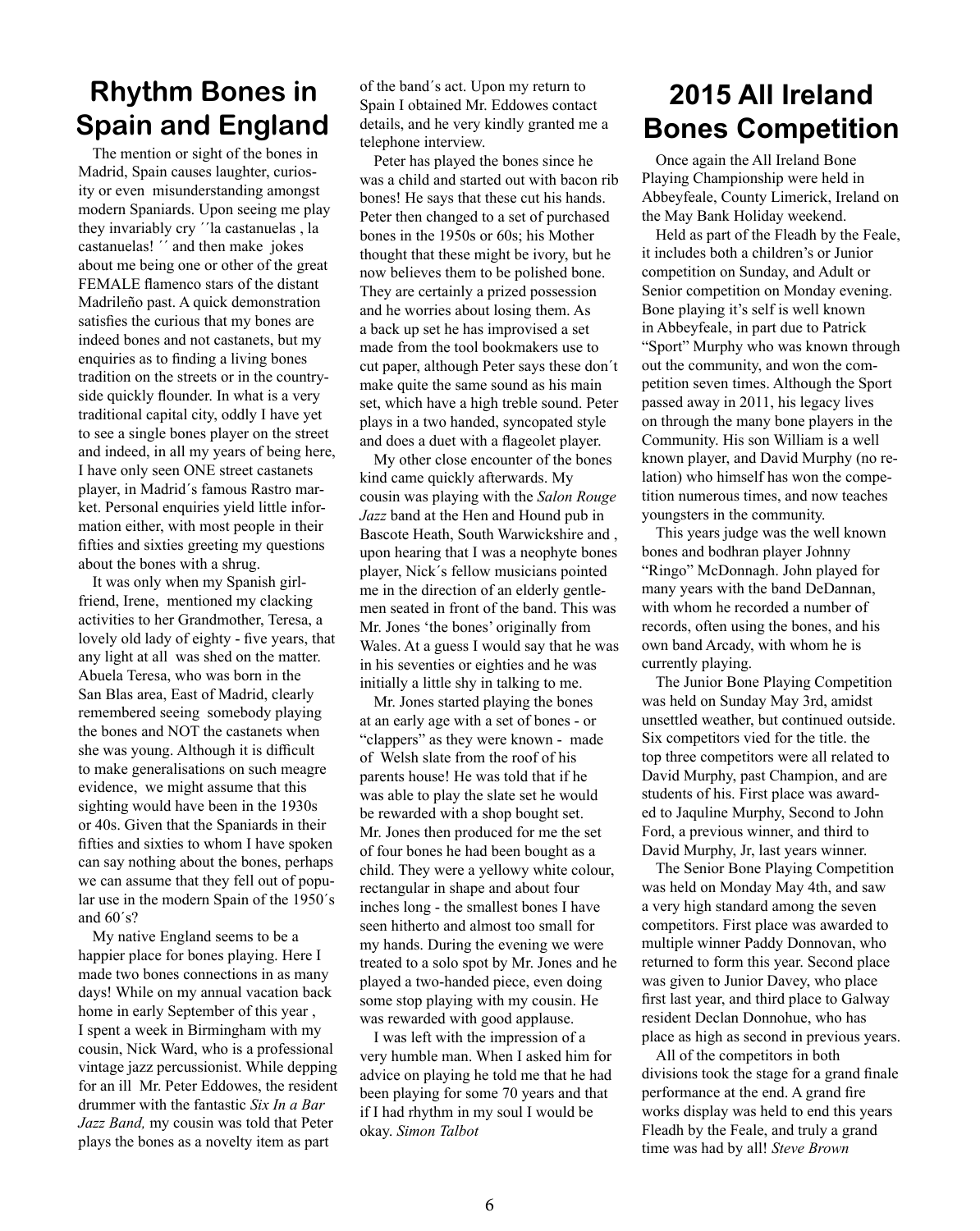(Continued from Page 1)

Jerome 'Jerry' Mescher was born on March 6, 1941, the son of Albert and Ann Mescher. He attended catholic schools. He hobbies were restoring tractors, flying his 1947 Piper Super Cub, and building airplanes. Jerry served in the National Guard and was an American Legion member.

As a boy Jerry began learning to play the bones by imitating his father, Albert. With a pair of wooden bones carved out of an old peach crate he practiced alone for several years, mostly by playing along to polka music on the radio in the kitchen. Eventually Albert and Jerry started to practice together in the parlor and by the time Jerry was in his late teens they had built a strong musical relationship. They developed a unique style of duet performance in which they accompanied the player piano or gramophone recordings with beat-forbeat, unison renditions of Albert's bones arrangements. When he finished high school, Jerry decided to work on the farm with his father rather than go to college. They continued to play music together and farm together until Albert passed away in 1967. Jerry took over the farm after his father died and worked it with his mother for almost twenty years before she died in 1985. In 1986, he married his wife, Sharon, and they continued to run the 160-acre family farm. [This paragraph was taken from a PhD thesis by Mel Mercier (see below)]



Jerry and his father performed on



the Ted Mack Original Amateur Hour television show. They had won a local talent contest and were invited to come to New York City to be on the show. It was Father's Day 1961 and Ted Mack introduced them as father and son. They did not win, but gave the bones some national exposure. You can see this performance at www.youtube.com/ watch?v=FlRG0ANd2yQ*.*

Bernie never learned to play the bones while her father was alive, but one day in 1970 she sensed her dad's presence, and picked up the bones getting something out of them for the first time. Bernie got serious about bone playing after she found an old player piano and while pumping it and playing the bones she felt like she was reliving another era. She began playing with Jerry recreating the tradition started by their father.

Mel Mercier first heard Jerry perform at Bones Fest IV, and knew he had heard something unique. He describes this in his Remembrance on Page 3, and how it led to a doctoral thesis on the tradition created by Jerry's father. The thesis is titled *The Mescher Bones Playing Tradition: Syncopations on the American Landscape*, and it is the only known PhD thesis on rhythm bones. For more information on Jerry and the Mescher tradition, you can read Dr. Mercier's thesis on the Internet at http://ulir.ul.ie/ bitstream/handle/10344/1530/2011\_ Mercier.pdf.

Jerry and his wife, Sharon, and sister,

Bernie, have attended most of the Bones Fests. In the early years, Jerry and Bernie performed together as the Mescher Duet. More recently, Sharon got the rhythm bones bug, learned the tradition and joined them as the Mescher Trio shown in the photograph on Page 1. You can read a more complete story about the Mescher Tradition in a newsletter article by Bernie's husband, Tom, at rhythmbones.org/documents/ RBPVol1-13.pdf, and doing an Adobe search (cntl+F) for 'Volume 8, No. 4).

Also in recent years with Bernie living in Florida, Jerry and Sharon have performed as a duet at events close to their home, such as nursing homes, schools, etc.

Jerry also made rhythm bones, and his first ones were made in his high school shop class. Jerry made a machine to make great bones consistently and in quantity. He preferred Ebony wood, but found many other woods that provided good sound for less cost. Only someone like Jerry, who had played bones for many years, could find just the right techniques and materials to make high quality bones.

Jerry performed as a professional in music technique and stage presentation. That requiring long hours of practice, and he taught his students the three Ds; desire, determination and discipline. He and his troupe would always rehearse/ warm up before each Bones Fest performance. For public performances he was always in costume.

Joe Birl went to New York City to try and get rhythm bones on the David Letterman show. If he had succeeded, the Meschers would have been the act to be on national television as they were that good.

I titled this article "Jerry Mescher: A Man of Tradition. Jerry had plans to attend college and study aeronautical engineering, however, he instead stayed on the farm to continue the family tradition of farming. And there was this Mescher Tradition of rhythm bones.

I will surely miss Jerry, however, with the wonder of the Internet, I can spend a few minutes every now and then watching and remembering this special friend. *Steve Wixson* [Some text from brochures by Sharon & Bernie and Tom.]